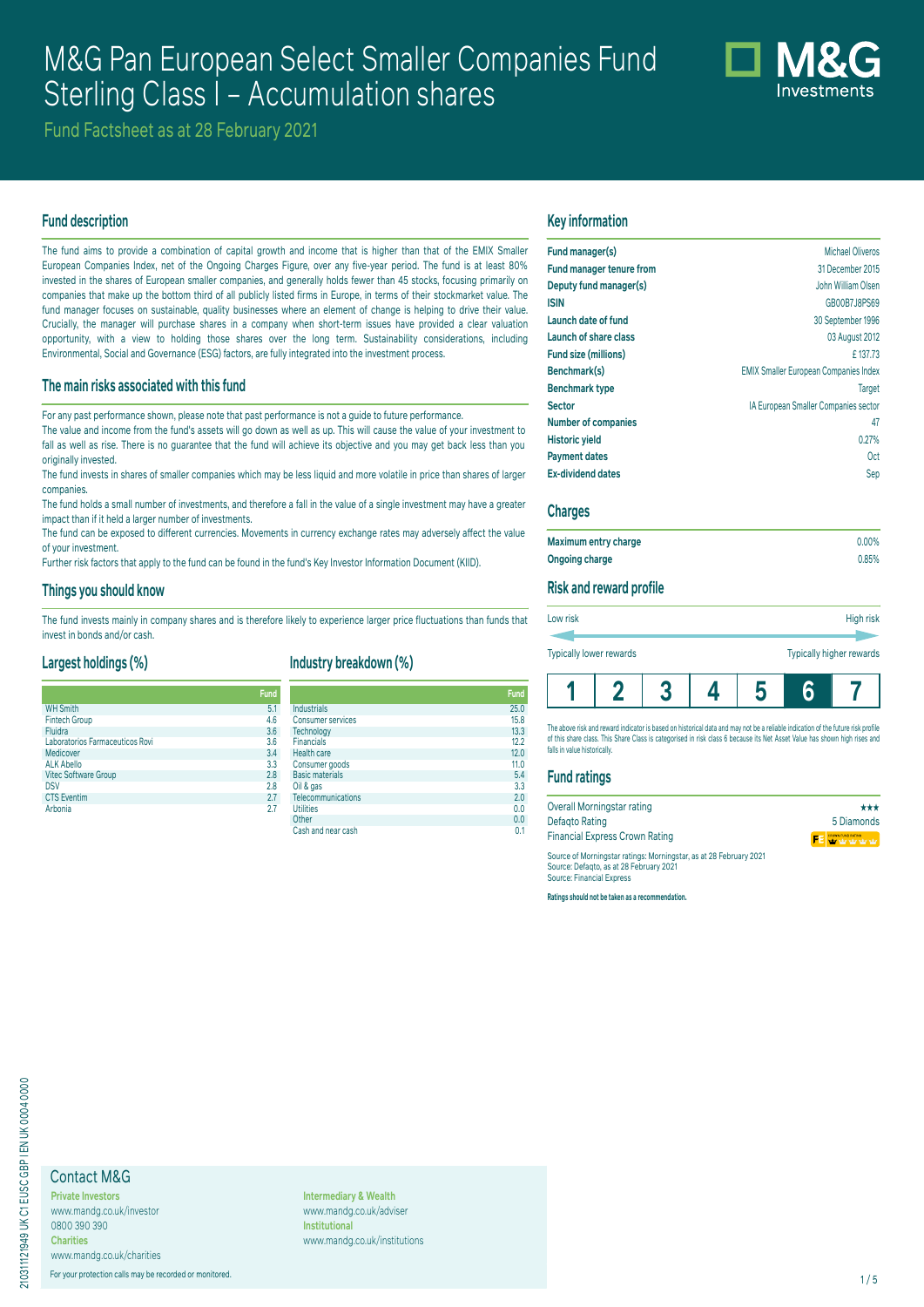## **Fund codes and charges**

|                       |              |                  |                 |                           |            |                       | <b>Minimum</b> | <b>Minimum</b> |
|-----------------------|--------------|------------------|-----------------|---------------------------|------------|-----------------------|----------------|----------------|
|                       |              |                  |                 | <b>Share class launch</b> | Ongoing    |                       | <i>initial</i> | top up         |
| Share class           | <b>ISIN</b>  | <b>Bloomberg</b> | <b>Currency</b> | date                      | charge     | <b>Historic yield</b> | investment     | investment     |
| <b>Sterling A Acc</b> | GB0030929631 | <b>MGSEUSALN</b> | <b>GBP</b>      | 30/09/1996                | $1.25\%$ * |                       | £500           | £100           |
| Sterling A Inc        | GB0030929524 | <b>MGSEUSILN</b> | <b>GBP</b>      | 30/09/1996                | $1.25\%$ * | 0.93%                 | £500           | £100           |
| Sterling   Acc        | GB00B7J8PS69 | <b>MGESCIALN</b> | <b>GBP</b>      | 03/08/2012                | 0.85%      | 0.27%                 | £500,000       | £10,000        |
| Sterling I Inc        | GB00B7FHDW79 | <b>MGESCILLN</b> | <b>GBP</b>      | 03/08/2012                | 0.85%      | 0.93%                 | £500,000       | £10,000        |
| <b>Sterling R Acc</b> | GB00B7K9B353 | <b>MGESCRALN</b> | <b>GBP</b>      | 03/08/2012                | 1.10%      | 0.08%                 | £500           | £100           |
| Sterling R Inc        | GB00B7L2ZP39 | <b>MGESCRILN</b> | <b>GBP</b>      | 03/08/2012                | 1.10%      | 0.93%                 | £500           | £100           |
| <b>Sterling X Acc</b> | GB0031951964 | <b>MGESMXALN</b> | <b>GBP</b>      | 01/10/2002                | $1.25\%$ * |                       | £500           | £100           |
| Sterling X Inc        | GB0031951857 | <b>MGESMXILN</b> | <b>GBP</b>      | 01/10/2002                | $1.25\%$ * | 0.93%                 | £500           | £100           |

Any ongoing charge rigure with "inducates an estimate. The ongoing charge may vary from year to year and excludes portroill transaction costs. The charges are mostly, if not exclusively, the Annual Charge and Charges are o

## **Country breakdown (%)**

|                | <b>Fund</b> |
|----------------|-------------|
| Sweden         | 19.1        |
| UK             | 18.5        |
| Germany        | 15.2        |
| Denmark        | 9.0         |
| France         | 8.4         |
| Spain          | 7.3         |
| Switzerland    | 5.3         |
| <b>Belgium</b> | 4.6         |
| Other          | 12.6        |

Cash 0.1 **Cash 0.1** 

## **Capitalisation breakdown (%)**

|                     | <b>Fund</b>    |
|---------------------|----------------|
| > €50 billion       | 0.0            |
| €25 - €50 billion   | 2.8            |
| €5 - €25 billion    | 16.9           |
| €2.5 - €5 billion   | 36.7           |
| $\leq$ €2.5 billion | 43.6           |
| Cash and near cash  | 0 <sub>1</sub> |

## **Single year performance (5 years)**

| <b>From</b>                                  | 01/03/20 | 01/03/19 | 01/03/18  | 01/03/17 | 01/03/16 |
|----------------------------------------------|----------|----------|-----------|----------|----------|
| To                                           | 28/02/21 | 29/02/20 | 28/02/19  | 28/02/18 | 28/02/17 |
| Sterling   Accumulation                      | 35.8%    | $-4.4\%$ | $-15.3\%$ | 13.3%    | 32.5%    |
| <b>EMIX Smaller European Companies Index</b> | 25.9%    | 4.9%     | $-6.1%$   | 15.7%    | 29.2%    |
| Annual performance 2020: 16.1%               |          |          |           |          |          |

## **Performance over 5 years**



Sterling I Accumulation (165.3)

EMIX Smaller European Companies Index (185.5)

#### **Past performance is not a guide to future performance.**

rerrormance comparison: The fund is actively managed. The denomiark is a target which the fund's seek to outperform. The index has been chosen as the fund's farge denomiark as it dest ferieds the<br>scope of the fund's invest

Source: Morningstar, Inc and M&G, as at 28 February 2021. Returns are calculated on a price to price basis with income reinvested. Benchmark returns stated in GBP terms

Performance charts © 2021 Morningstar Inc., All Rights Reserved. The information contained within: (1) is proprietary to Morningstar and/or its content providers; (2) may not be copied or distributed; and (3) is not warranted to be accurate, complete or timely. Neither Morningstar nor its content providers are responsible for any damages or losses arising from any use of this information.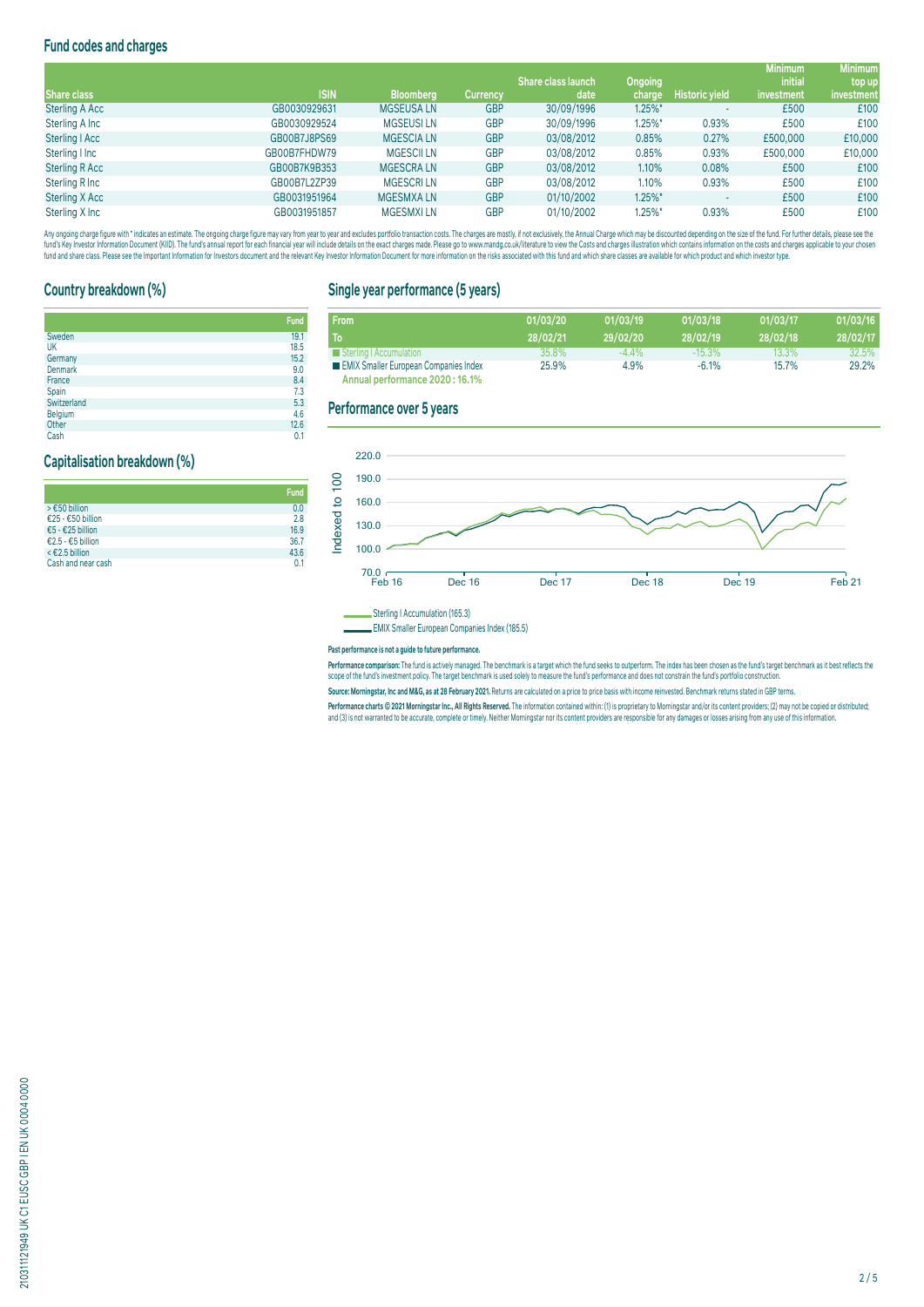### **ESG Integrated funds**



Funds that integrate financially material ESG data into the risk management and decision-making process, as well as our company-wide exclusions (cluster munitions and antipersonnel mines). Some strategies may have some additional ESG exclusions.

## **Approach to responsible investment**

|                                              | Yes | <b>No</b> | N/A |
|----------------------------------------------|-----|-----------|-----|
| <b>ESG integration</b>                       |     |           |     |
| <b>Additional ESG specifications</b>         |     |           |     |
| <b>Exclusions</b>                            |     |           |     |
| Cluster munitions & anti personnel landmines |     |           |     |
| Other exclusions or restrictions             |     |           |     |
| <b>Voting</b>                                |     |           |     |
| Engagement                                   |     |           |     |

Please see glossary for further explanation of these terms.

## **ESG Standard Glossary**

#### **Additional ESG specifications:** In the context of M&G, these are funds managed with an explicit ESG objective, outcome or in accordance with specific ESG criteria, and will have a number of minimum exclusions in place.

**Engagement:** Interaction with company management on various financial and non-financial, including ESG, issues. Engagement allows investors to better understand how a company is undertaking its operations and how it is interacting with its stakeholders, as well as advising on and influencing company behaviour and disclosures where appropriate.

**ESG integration:** Describes the explicit and systematic inclusion of Environmental, Social and Governance factors in investment analysis and investment decisions. It underpins a responsible investment approach, and allows investors to

better manage risk and generate sustainable, long-term returns.

**Exclusions:** The exclusion or restriction of investments based on the sector in which they operate, the products or services they provide or for other specific criteria, i.e. they are deemed to be in breach of the United Nations Global Compact principles on human rights, labour the environment and anti-corruption.

**Voting:** As the partial owners of a company, shareholders have the right to vote on resolutions put forward at a company's annual general meeting. These resolutions include the re-election of directors, executive remuneration and business strategy, among others, and may include resolutions put forward by shareholders.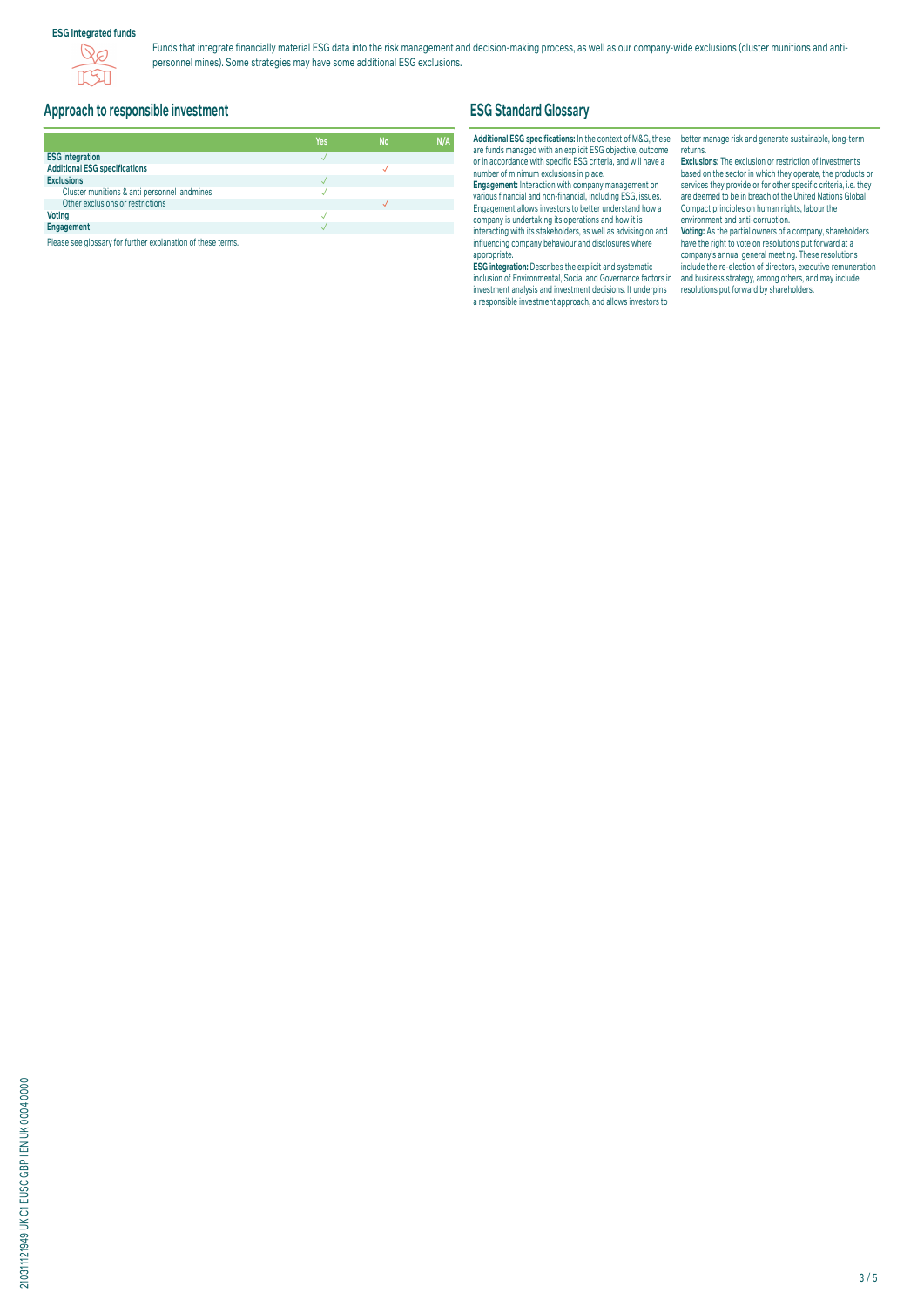The M&G Pan European Select Smaller Companies Fund is a sub-fund of M&G Investment Funds (1).

The Morningstar Overall Rating based on the fund's Sterling Class I shares. Copyright © 2021 Morningstar UK Limited. All Rights Reserved. Ratings should not be taken as recommendation.

This financial promotion is issued by M&G Securities Limited which is authorised and regulated by the Financial Conduct Authority in the UK and provides ISAS and other investment products. The company's registered office i